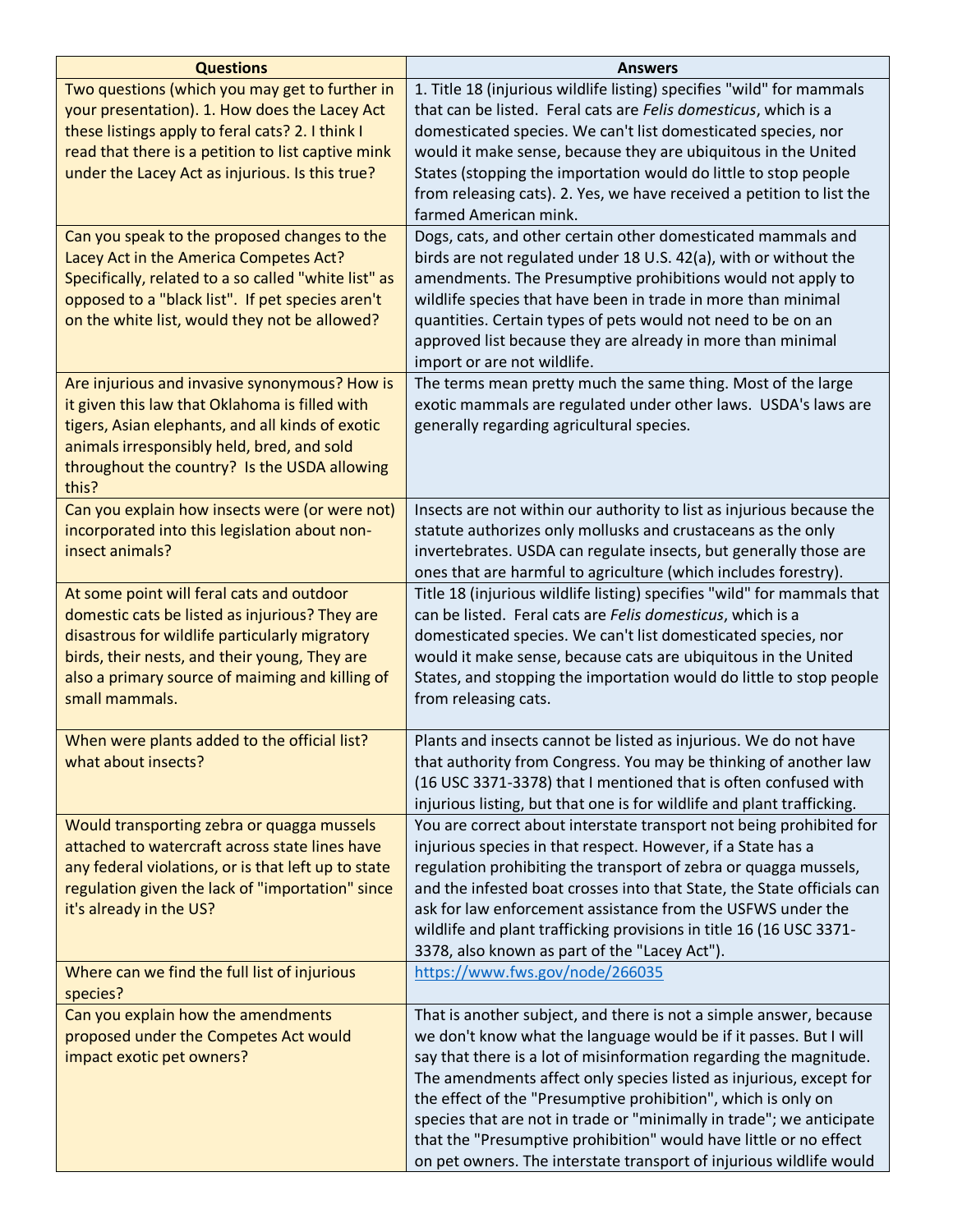|                                                                                                                                                                                                                                                                                                                                                                                                                                                                        | have an effect only on listed species that needed to be transported<br>across States lines on the Continental United States, when no<br>options (such as veterinarians) are available in their State.                                                                                                                                                                                                                                                                                        |
|------------------------------------------------------------------------------------------------------------------------------------------------------------------------------------------------------------------------------------------------------------------------------------------------------------------------------------------------------------------------------------------------------------------------------------------------------------------------|----------------------------------------------------------------------------------------------------------------------------------------------------------------------------------------------------------------------------------------------------------------------------------------------------------------------------------------------------------------------------------------------------------------------------------------------------------------------------------------------|
| When was the last time (year) the FWS listed<br>species as Injurious Wildlife? Is the FWS<br>assessing species for listing currently?                                                                                                                                                                                                                                                                                                                                  | We last listed species in 2016. We are planning more in the next<br>few years.                                                                                                                                                                                                                                                                                                                                                                                                               |
| Would you please provide the citation for this<br>analysis?                                                                                                                                                                                                                                                                                                                                                                                                            | Assuming you are referring to the analysis of injurious listing<br>effectiveness, the paper is "The unsung success of injurious wildlife<br>listing under the Lacey Act"<br>https://www.reabic.net/journals/mbi/2021/3/MBI_2021_Jewell_F<br>uller.pdf                                                                                                                                                                                                                                        |
| Clearly a stocked hatchery raised fish (public<br>resource) which is illegally taken from a public<br>waterbody is subject to title 16. Why are farm<br>raised fish in the possession of the fish farmer<br>(private property) subject to title 16 which<br>appears to address trafficking of public<br>resources (i.e., illegally taken wild turkeys)?                                                                                                                | They are not subject to title 16 if they stay in the pond. If they are<br>listed as injurious and moved across State lines without a permit,<br>they may be a violation of title 16, which also protects public<br>resources from injurious wildlife.                                                                                                                                                                                                                                        |
| In your opinion, would the "between the<br>States" language of the lacey act amendments<br>of the COMPETES Act restrict movement of<br>injurious species between the contiguous<br>States or does it just clean up the "Hawaii"<br>language of the current title 18? The injurious<br>listing for salmonids covers only importation.                                                                                                                                   | The bill is still in conference in Congress, so we do not know if the<br>injurious amendments will even be in the final bill (if it is enacted),<br>and if they are, we don't know the exact language. So it's<br>premature to speculate.                                                                                                                                                                                                                                                    |
|                                                                                                                                                                                                                                                                                                                                                                                                                                                                        |                                                                                                                                                                                                                                                                                                                                                                                                                                                                                              |
| Why are European startling or House sparrow<br>not listed?                                                                                                                                                                                                                                                                                                                                                                                                             | The two species were removed from the injurious list by Congress<br>with the 1960 amendments because the birds had extended their<br>ranges throughout the country and no feasible means for<br>controlling their numbers or ranges had been devised.                                                                                                                                                                                                                                        |
| It seems there is a lot of<br>confusion/misinformation about what these<br>regulations actually entail among exotic pet<br>owners, particularly with recent changes under<br>the COMPETES act -- has USFWS put out any<br>clarifying statements about these changes<br>directed at the public? (There's been a LOT of<br>scaremongering online about "the government<br>coming to take your pets if you ever have an<br>interstate move" in the last few months, which | We have not put any clarifying information out. The bill is still<br>being worked on, and the language could change, if it stays.                                                                                                                                                                                                                                                                                                                                                            |
| is clearly not the goal of these changes!)<br>What about transport and Tribes?                                                                                                                                                                                                                                                                                                                                                                                         | I'm not clear what the question is. I think it's about if Tribes must<br>follow the transport regulations. Since importation is the main<br>prohibition, then I think the question is if Tribes of reservations<br>along the Canadian and Mexican borders can import an injurious-<br>listed species into their reservation. I think the answer to that is<br>the same as how other U.S. Federal laws operate regarding Tribal<br>rights along the border. That is not my area of expertise. |